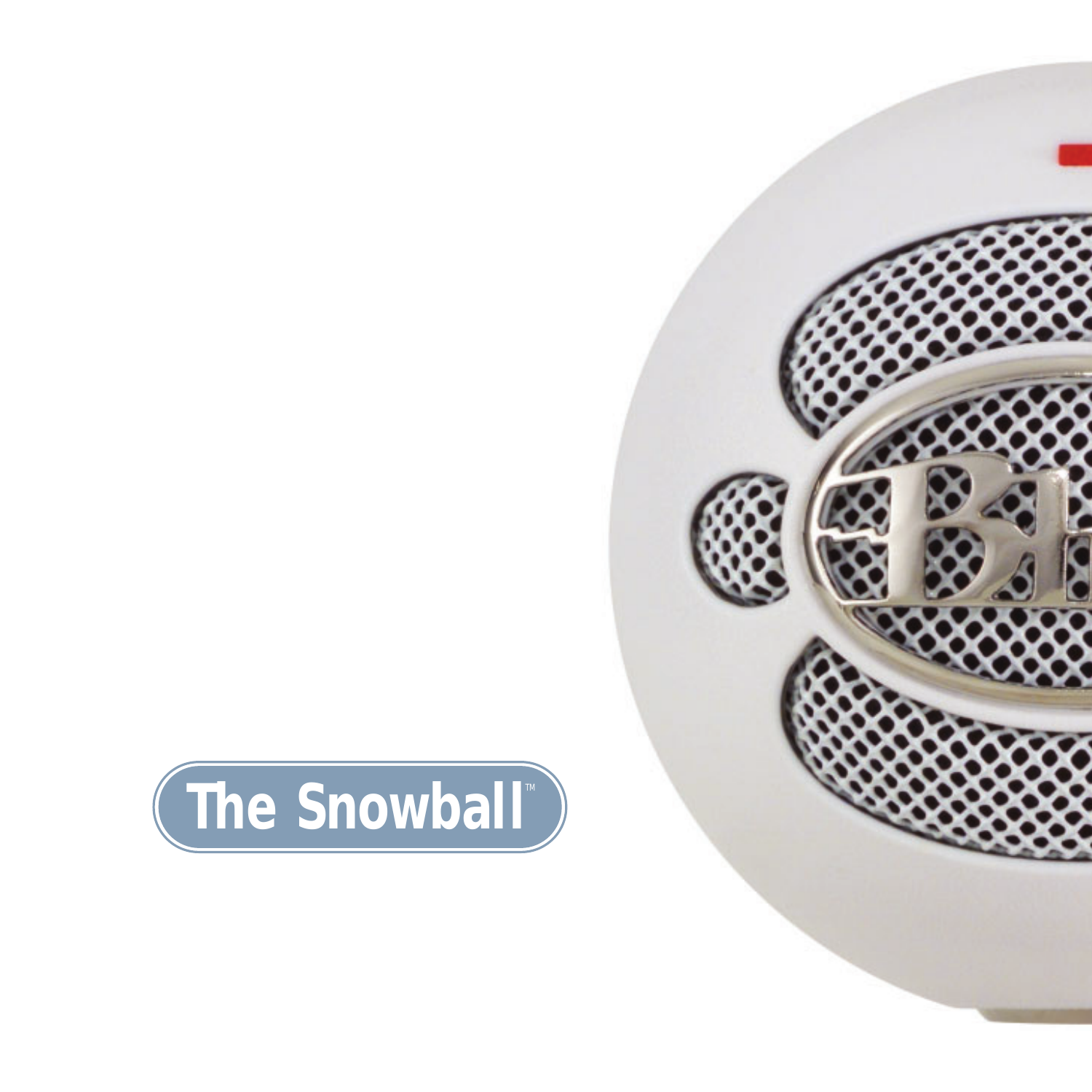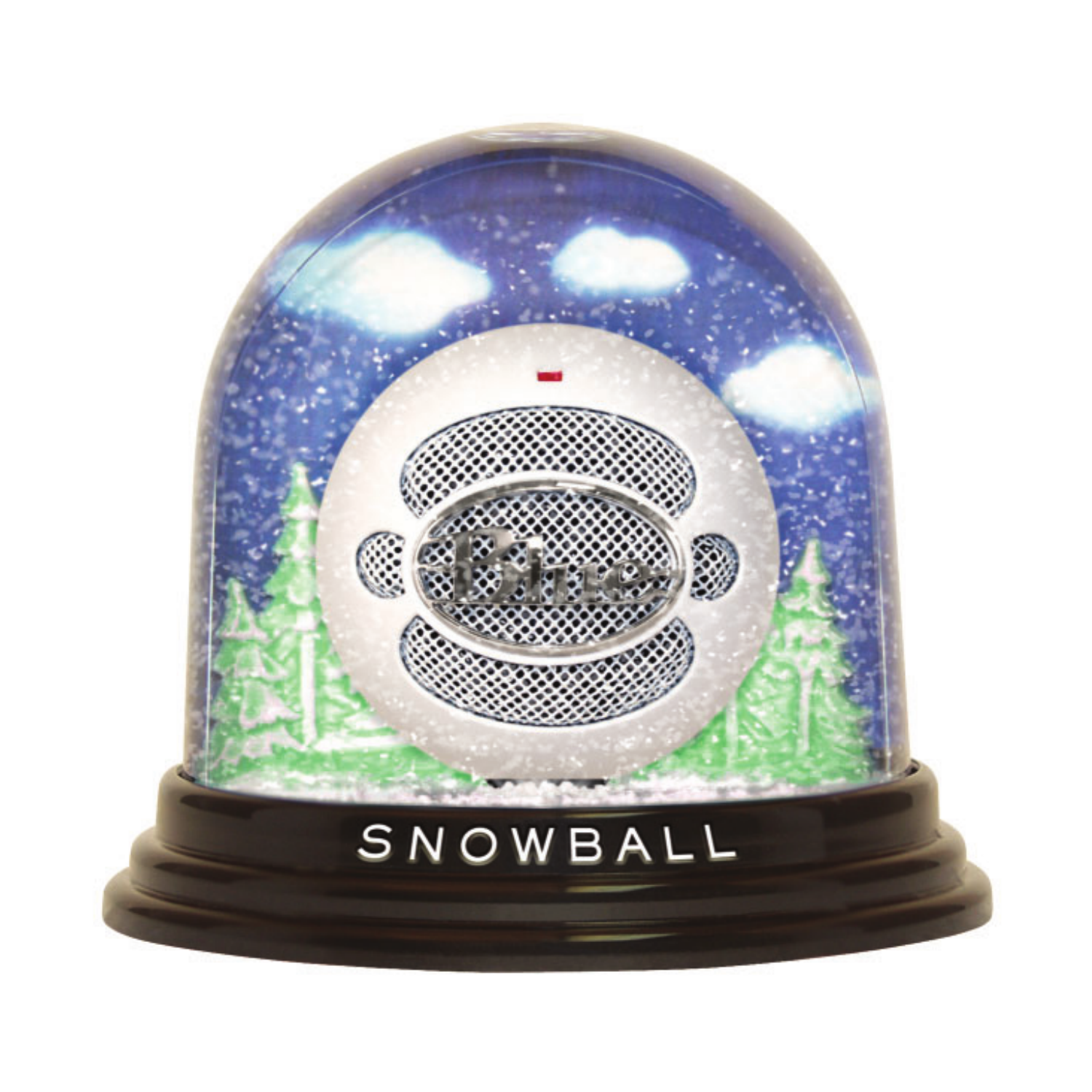

You have just purchased the world's most unique and innovative USB professional condenser microphone — the Snowball<sup>m</sup>! Here at Blue, we are known for designing and building the finest microphones available for studio, stage, film, broadcast — and *now* — you guessed it computer use. Our microphones unite the heritage of the world's most respected classics with leading-edge technology, innovative engineering and inimitable styling. The Snowball is the product of our unrestrained imagination and our years of microphone and capsule manufacturing experience. There is simply nothing else like it. But don't just take our word for it . . .

> *"This thing will make me immortal!"* — Frosty (lead singer of *The Snowmen*)

*"The next best thing to plugging a USB connector into your neck"* — Rodney Petersburg, President, *North Platte Star Trek Fan Club*

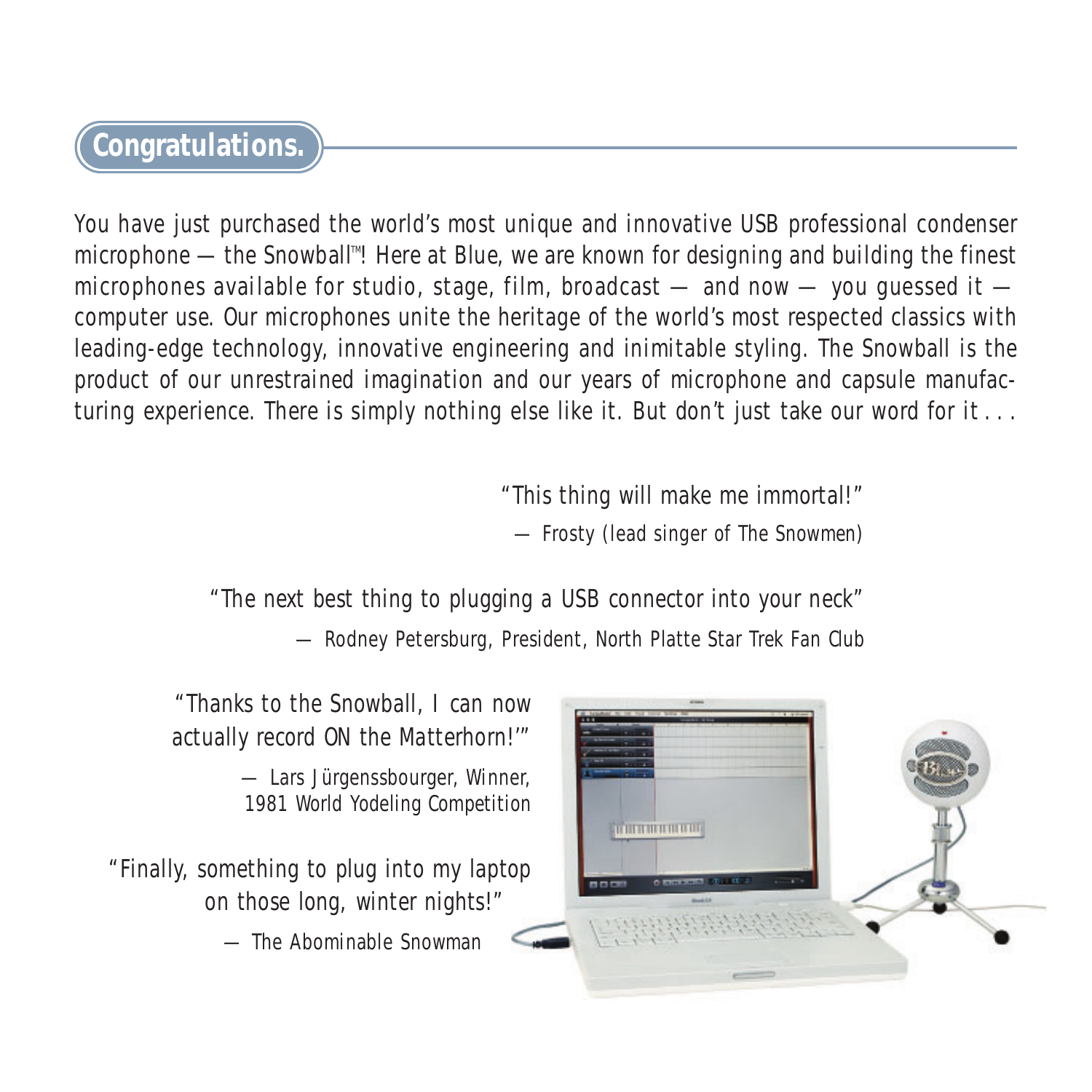We know you hate to read manuals. So do we! But because the Snowball is such a unique recording tool, we really hope you take the time to familiarize yourself with its features and try the suggested application tips that are designed to help you get the most out of the Snowball. You might just learn something too! With proper care and feeding, the Snowball will reward you with many years of recording and performance enjoyment and it won't end up as a pool of water on your desktop! Now on with the show. (No refrigeration necessary.)

# **What's that on the back?**

**2**

**3**

Well, we're glad you asked. You will find the USB output port and a three-position switch on the rear of the Snowball. You can probably figure out what the USB port is for, but in case you can't, this is the place where you connect the boxy end of the USB cable — with the other end going into, you guessed it, your computer. Now for the fun part. Just above the USB output port, you will find a three-position switch. Viewed from left to right, the positions are as follows:

- **First position:** Activates the cardioid capsule.
	- **Second position:** Activates the cardioid capsule with a -10dB PAD (more geek talk for a device that reduces the output of the mic for use with loud sound sources that could cause distortion of the signal).
- **Third position:** Activates the omni capsule.

### **Snowball suggested applications**

The Snowball was designed for convenient studio use without the necessity for a lot of signal processing — or even a mic pre! Because you just connect it to your USB port, it offers a wide range

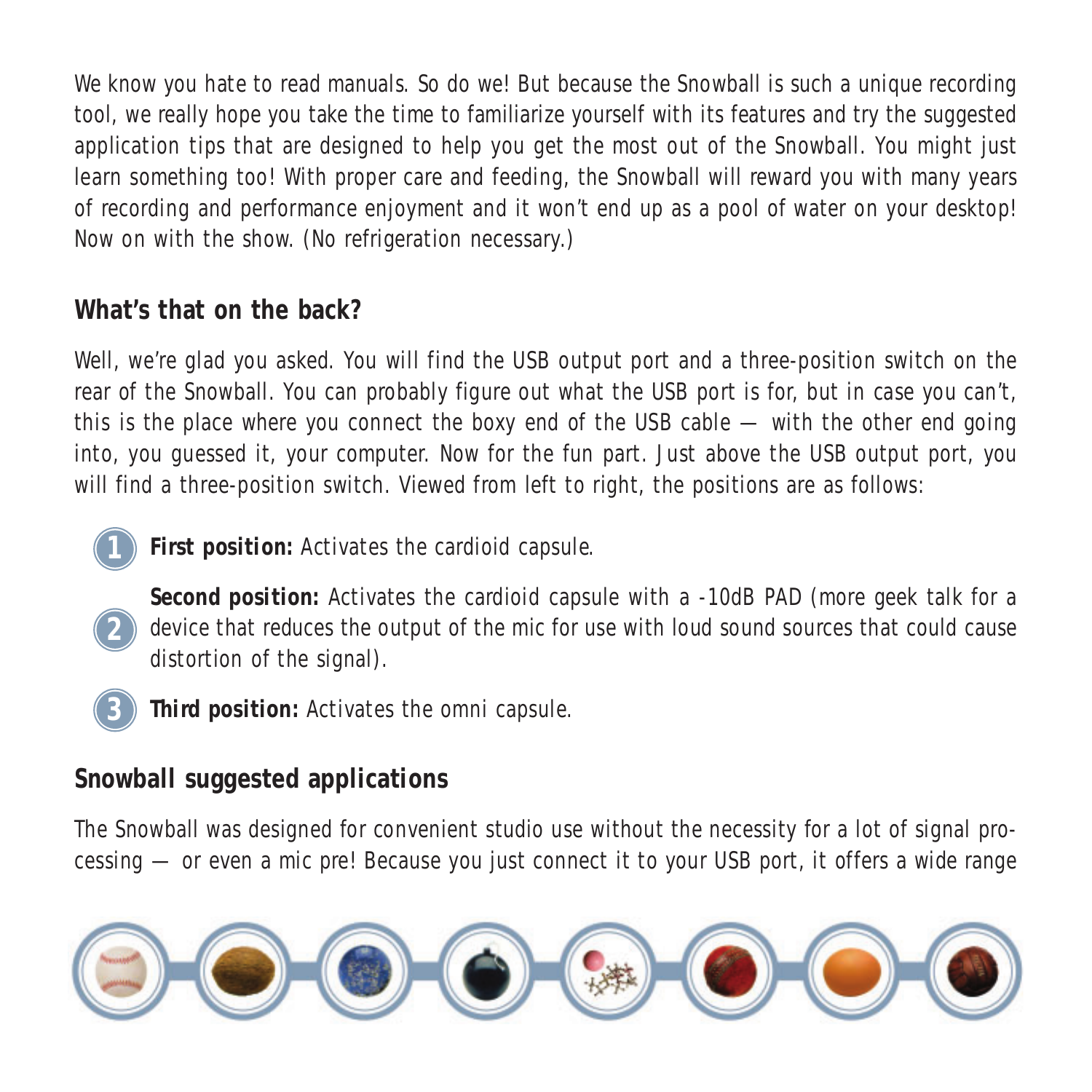

of applications coupled with an ease of use never before offered in a studio microphone. Because of its rugged construction, dual-capsule design and high-spl specification, you can use the Snowball virtually anywhere — including the Arctic Circle!

#### **Why TWO capsules?** *(well, of course, two capsules are better than one!)*

The Snowball uses two separate capsules to offer you a wide variety of applications. The first capsule generally "hears" what's right in front of it in a fixed cardioid pattern with a neutral sonic signature (engineering geeks call this *unidirectional*). The second capsule generally "hears" everything around it with a brighter overall sound (engineering geeks call this *omnidirectional*).

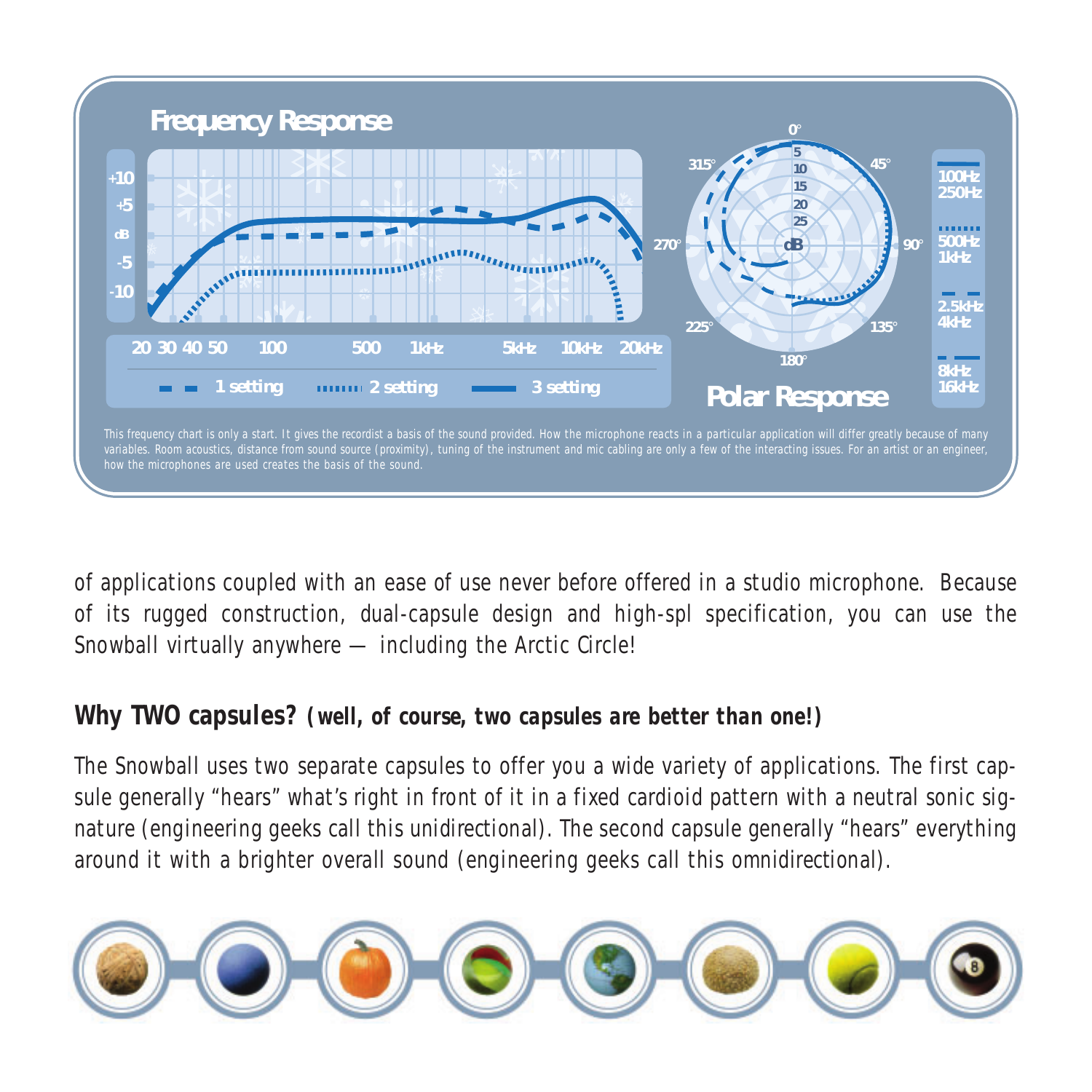# **Where do you put it?**

The Snowball features a unique swivel mount located on the bottom center of the mic body. Be sure to mount the Snowball on the Blue Snowball desktop tripod or on a standard-thread counter-weighted tripod mic stand. And for reduction of low-frequency rumble and additional positioning options, mount the Snowball in the Blue Ringer, available from your authorized Blue dealer. Though the Snowball is extremely durable, we would hate to see it fall due to an inadequate stand. Also, be sure to position the Snowball over the center leg of the tripod to further prevent tipping. Once mounted, you can gently pivot the Snowball back and forth for optimum positioning in front of the sound source.



*HEADS UP!: Forceful positioning of the swivel mount can result in damage not covered by the warranty, so there.*



*on The Ringer*

#### **What do you connect it to?**

Once safely mounted, connect the Snowball to the USB port on your Macintosh or Windows computer (the Snowball is USB 2.0 compatible — see the right sidebar for full system requirements). Make sure that the active, on-axis side of the diaphragm (the side with the BLUE logo) is facing the desired source. When connected, the LED just above the



Blue logo will glow red, indicating power has reached the Snowball and it is ready to roll. For additional set-up information and FAQs about the Snowball, visit the Blue Microphones website at *www.bluemic.com*, then click on the Snowball link at the top of the home page.

*\*While the Snowball has been designed to work effectively with a wide range of recording applications, we cannot guarantee full compatibility with all software on the market. If you are experiencing difficulties using the Snowball with a particular application, please contact the software manufacturer for assistance and technical support.*

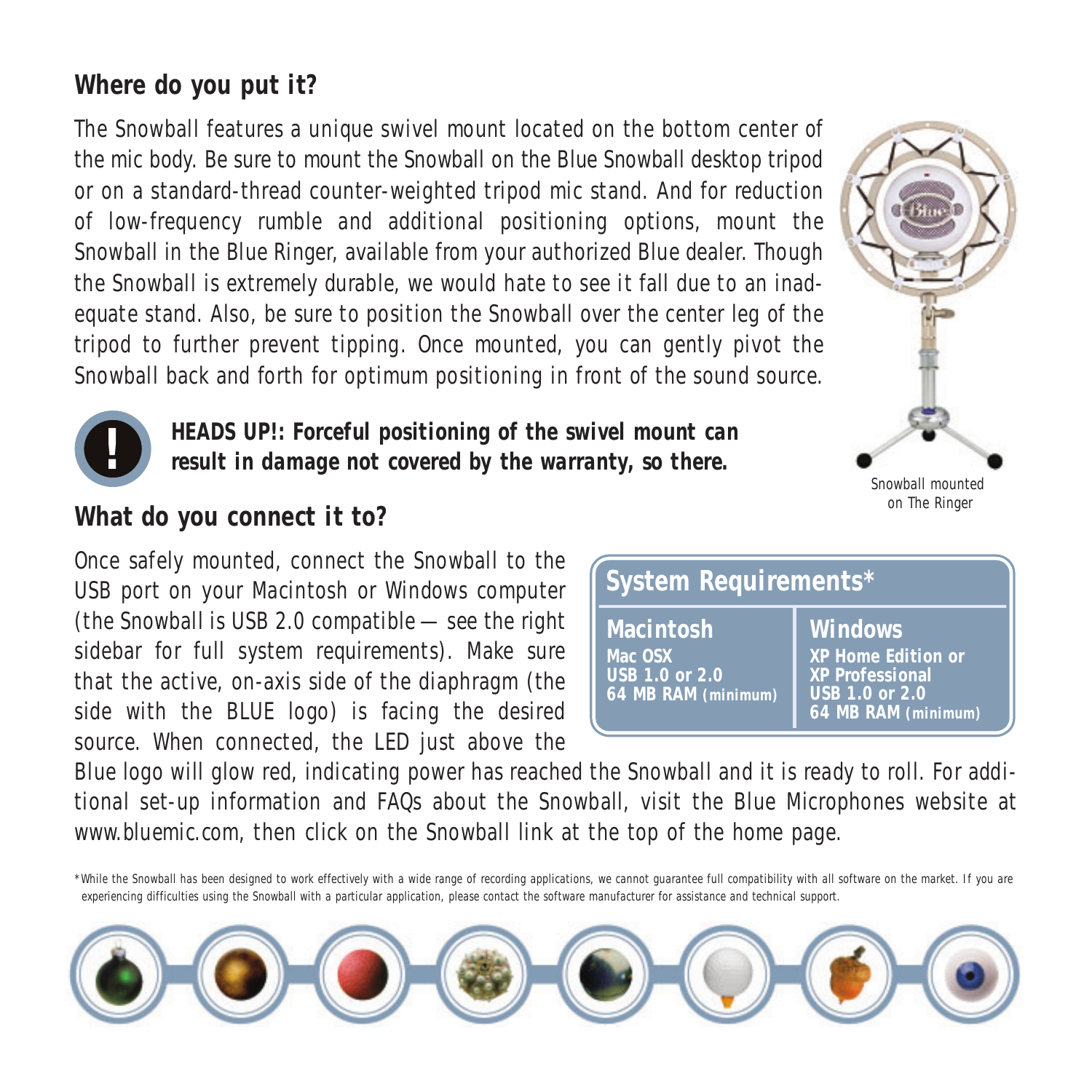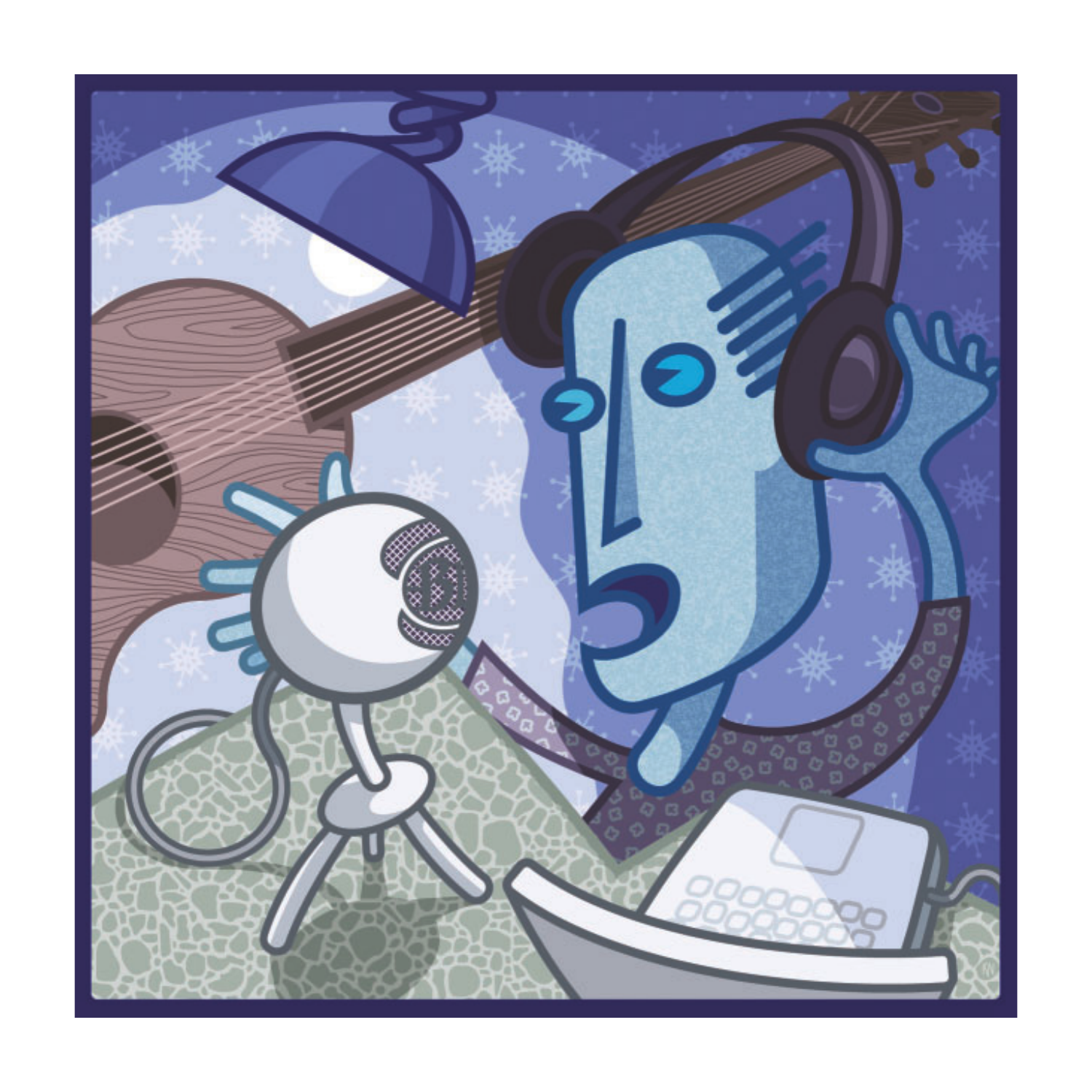#### **Macintosh Setup Procedure:**

- **1.** In system OSX: in the Apple menu, open **SYSTEM PREFERENCES**.
- **2.** Double-click the **SOUND** preference file.
- **3.** Click on the **INPUT** tab.
- **4.** Double click **BLUE USB BALL MIC** under **CHOOSE A DEVICE FOR SOUND INPUT** dialog box.
- **5.** Set input volume to the appropriate level. The mic is sensitive and may require a very low volume setting.
- **6.** Exit **SYSTEM PREFERENCES**.

#### **Windows Setup Procedure:**

- **1.** In Windows XP Home Edition or XP Professional: Under **START MENU** open **SOUNDS AND AUDIO DEVICES** control panel.
- **2.** Select **AUDIO** tab; insure **BLUE BALL USB MIC** is selected as **DEFAULT DEVICE**.
- **3.** Click on **VOLUME**; select appropriate volume level. The mic is sensitive and may require a very low volume setting.
- **4.** Exit control panel.

# **Great, so now I'm ready to go! How do I get the most out of my Snowball?**

The following application hints are intended to give you a good starting point to get the most out of this unique audio tool. As with all applications however, there are no rules, only guidelines. Trust your gear and trust your ears. If it *sounds* good, it *is* good!

Experiment with each capsule once you have the Snowball set up. You'll find that the omni capsule captures more of the room sound, while the cardioid capsule is more focused on what's right in front of it.

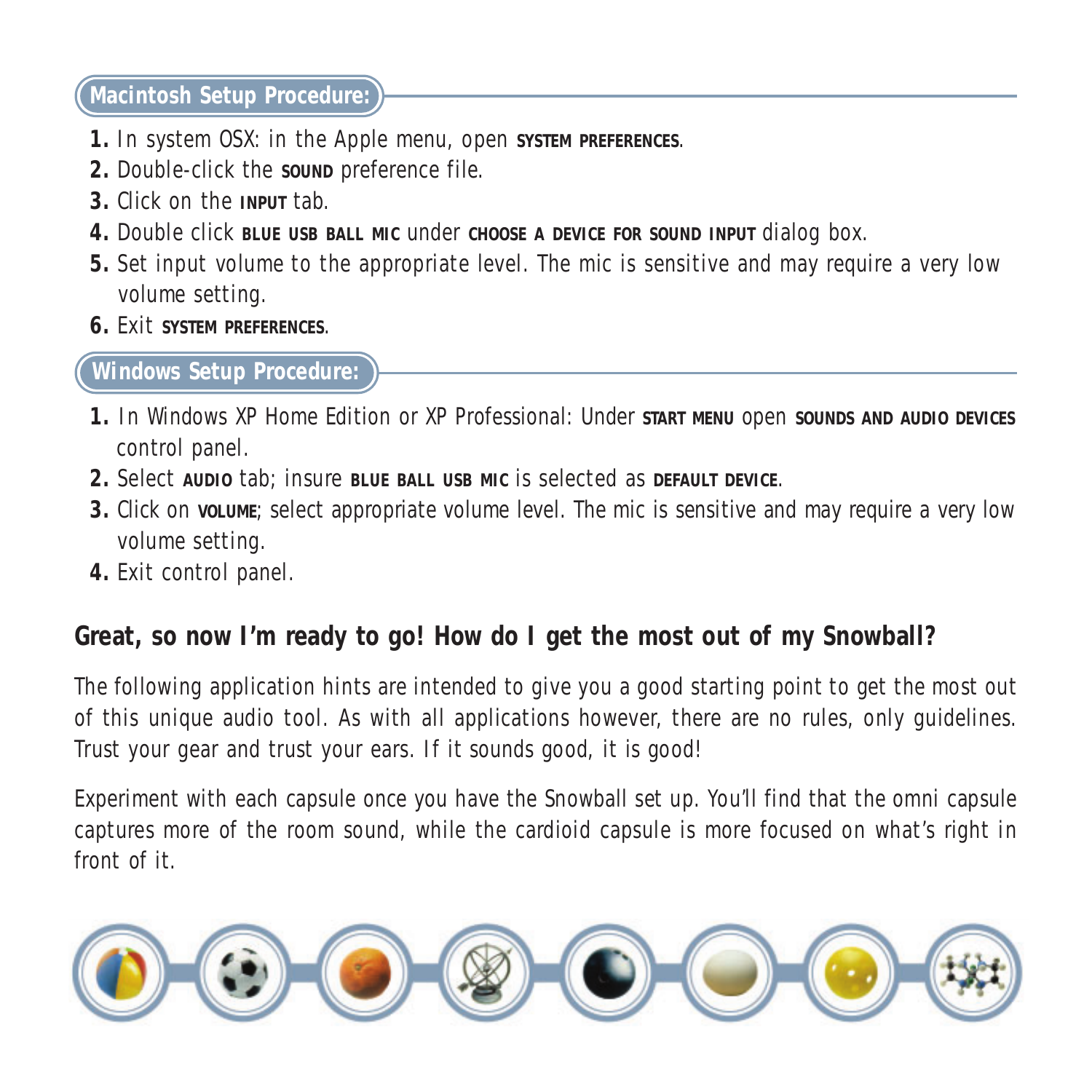### **Vocals**

Here's a little-known secret: vocalists love singing into unique and impressive mics like the Snowball. Put it in front of any singer and you're sure to get an inspired performance. For a "big" vocal sound, position the vocalist within one to four inches of the diaphragm. With the input volume properly adjusted in your computer's settings, there is no need to worry about overloading the



microphone, but be sure to use a high-quality sonically neutral pop filter, such as the Blue Pop, to control plosives and protect the diaphragm.

Tilt the microphone slightly upward (toward the forehead) for more projection and head tone, straight on at the mouth for maximum brightness and intelligibility, or

down toward the chest for more robust full lows and smoother highs. We recommend starting out in position one — or position two, which activates the -10dB PAD for real screamers.

# **Electric Guitar**

Because of its neutral response and solid bottom end, the Snowball is an excellent mic for any



clean or distorted guitar amp. Position the diaphragm toward the center of the speaker or dust cap to capture more highs, or toward the edge of the speaker cone for a fuller sound with more low end. For overdriven or distorted tones, move the mic towards the outer edge of the speaker cone, or back it away from the amp a foot or more to blend room tone with direct pickup and soften high frequencies.

Give the Snowball a try on electric bass, blues harmonica, and organ too!

### **Acoustic Guitar**

Microphones require careful placement when used on acoustic guitar, but the Snowball's neutral tone is well-suited to this task. For a balanced sound with plenty of sparkling high end, position the diaphragm facing the neck where it joins the body (usually between the 12th and 14th frets.)

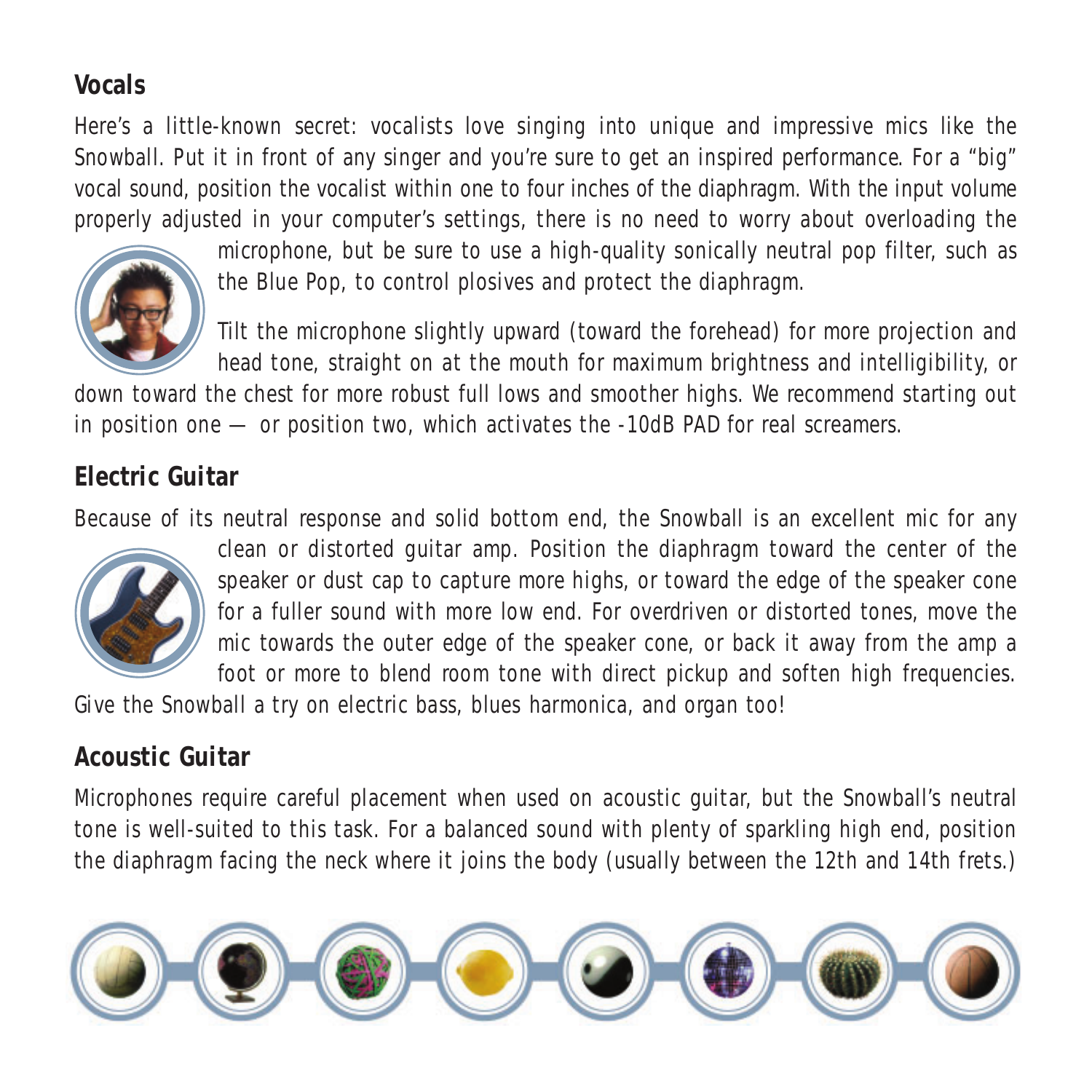

Initially, keep the mic as close to the instrument as possible, tilting the diaphragm toward the soundhole to capture a blend of low frequencies and pick sound. If you need more low frequencies, move the Snowball closer to the soundhole. For more high frequency detail, move the Snowball farther away from the guitar, either at the same neck position, or above the instrument near the guitarist's head.

# **Strings**

The Snowball is an excellent choice for miking all members of the bowed string family. In general,



the diaphragm should be angled toward the instrument's bridge to pick up a blend of body resonance and bow sound. On bass and cello, placement from 3 to 6 inches in front of the bridge is usually ideal. For violin and viola, it is preferable to position the microphone 1 to 2 feet above the instrument. Angle the diaphragm toward the bridge for more bow sound and low tones, or toward the tuning pegs to capture

a more diffuse, brighter sound.

#### **Drums**

The Snowball's excellent transient response offers numerous advantages when miking drums. For kit and hand drums, begin by placing the microphone two to four inches above the rim or hoop



(where the head is secured to the shell). Angle the mic toward the player's stick or hand to pick up more attack and definition. Orienting the diaphragm toward the shell will soften the sharp attack of a hand drum, or pick up more of the bright, crackling buzz from a snare drum. Moving the microphone closer to a drum generally increases the low end, shell resonance, and separation from other sound sources,

while more distant placement emphasizes the interaction of the drum and the environment, producing a blended, airier sound. If you have multiple USB inputs available, try a pair of Snowballs as drum overheads!

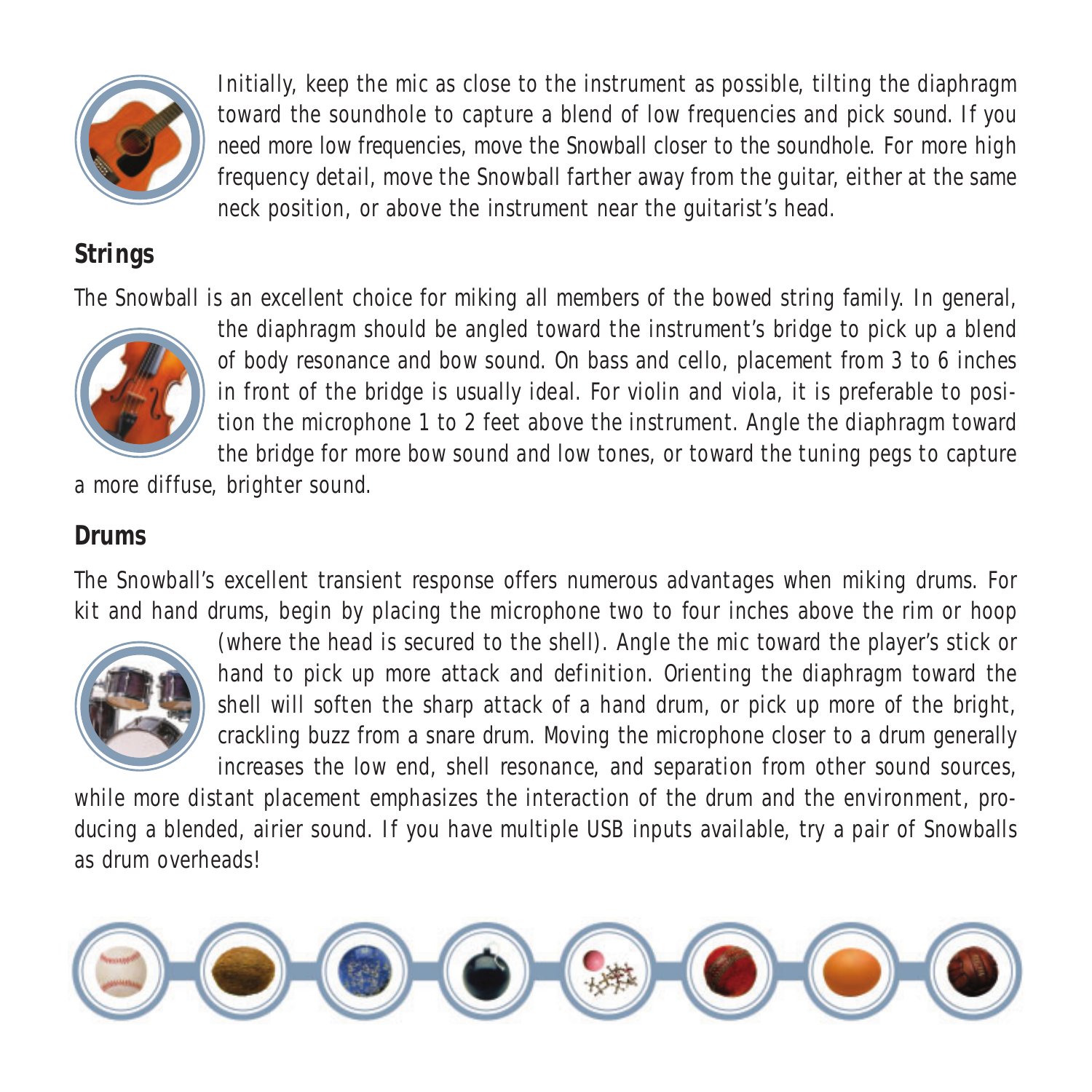# **Saxophones, Flutes, and Reeds**

For soprano sax, clarinet, oboe and related instruments, position the Snowball directly above and in front of the keys between the middle of the horn and the lowest pads. Try moving the Snowball



up or down along the length of the body to adjust the balance of airy highs (toward the mouthpiece) and cutting midrange (toward the bell). On flute, start by placing the Snowball above the middle of the instrument, and move the diaphragm closer to the mouthpiece if more high frequencies and breath sounds are desired. For other members of the saxophone family, start by placing the Snowball two to six inches in

front of the lip of the bell. Angle the Snowball upward toward the mouthpiece to capture more air, brightness, and high notes. For a mellower sound, orienting the diaphragm toward the floor will emphasize the low range of the sax, and will tame the biting upper midrange that projects straight out of the bell.

### **Additional Applications**

The Snowball is an ideal desktop microphone for applications such as dictation, voice recording and internet telephony, and of course, PODCASTING! You'll also love it for looping dialog over your professional or home movies.

Now, go get the Snowball connected and see how cool it really is.

| <b>Technical Specifications</b>       | <b>Position 1</b>        | <b>Position 2</b>        | <b>Position 3</b>        |
|---------------------------------------|--------------------------|--------------------------|--------------------------|
| <b>Acoustical Operating Principal</b> | <b>Pressure Gradient</b> | <b>Pressure Gradient</b> | <b>Pressure Gradient</b> |
| <b>Polar Pattern</b>                  | <b>Cardioid</b>          | Cardioid                 | <b>Omnidirectional</b>   |
| <b>Frequency Response</b>             | 40-18000Hz               | 40-18000Hz               | 40-18000Hz               |
|                                       |                          |                          |                          |

# **Optional Accessories**

*Z* The Pop — Custom-designed pop filter **1** *The Ringer* — Universal shockmount

For more information on Blue Microphones and our complete line of award-winning mics, visit us on the web at *www.bluemic.com*